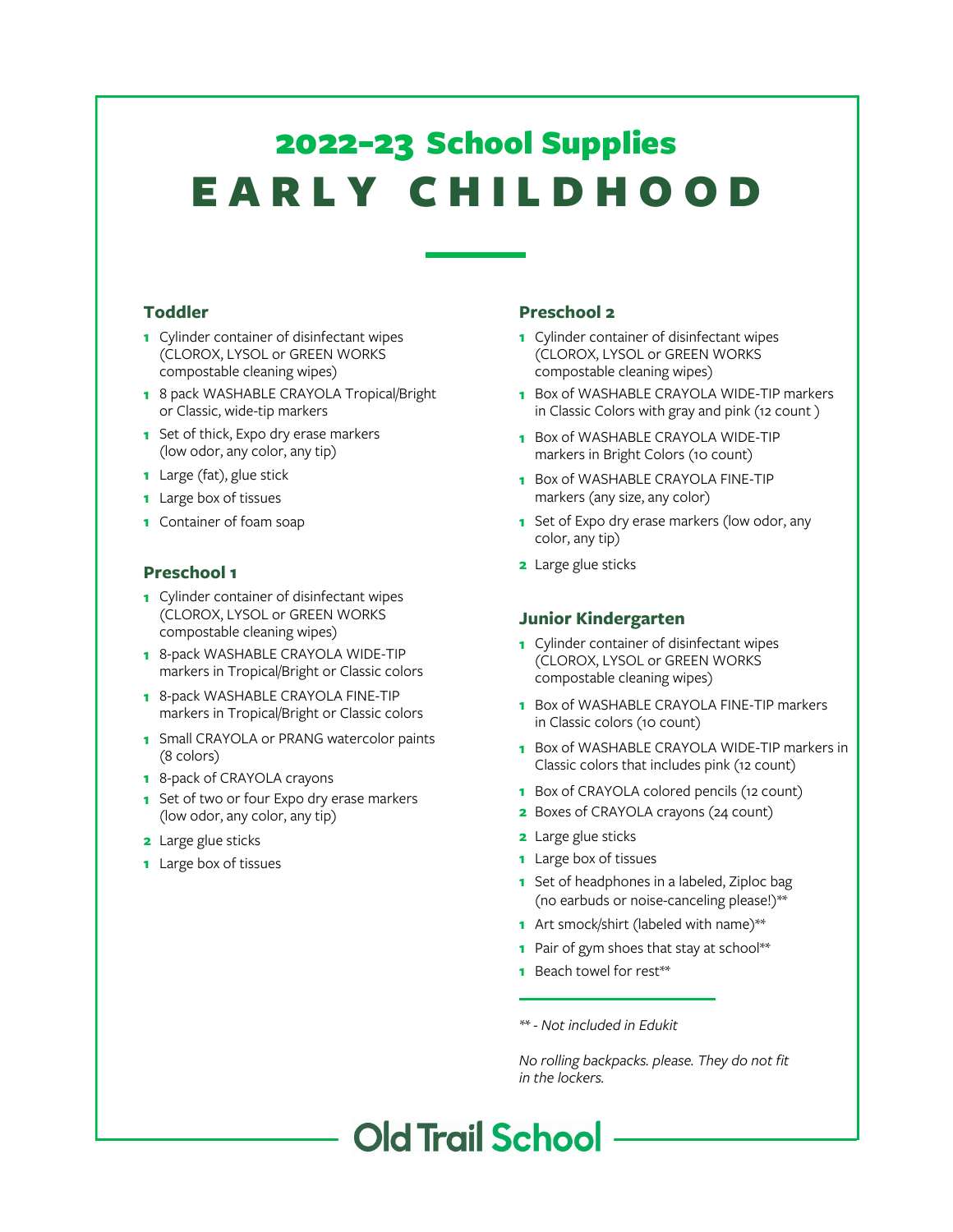# P R I M A R Y S C H O O L 2022-23 School Supplies

#### **Kindergarten**

- **1** Cylinder container of disinfectant wipes (CLOROX, LYSOL or GREEN WORKS compostable cleaning wipes)
- **1** Box of WASHABLE CRAYOLA WIDE-TIP markers in Classic colors (8 or 10 count)
- **1** Box of WASHABLE CRAYOLA markers in Tropical, Bright, Bold or Fluorescent colors (8 or 10 count)
- **1** Box of CRAYOLA colored pencils (24 count)
- **1** Large box of tissues
- **1** Large glue stick
- **1** Box of Ziploc bags (gallon size)
- **1** Set of headphones in a labeled, Ziploc bag (no earbuds or noise-canceling please!)\*\*
- **1** Art smock/shirt (label with name)\*\*
- **1** Pair of extra gym shoes that stay at school\*\*
- **1** Bathing suit and towel (girls will also need a swim cap)\*\*
- **1** Beach towel for rest\*\*

#### **Grade 1**

- **2** Dozen No. 2 pencils, preferably TICONDEROGA or FOREST CHOICE brand
- **1** Box of WASHABLE CRAYOLA WIDE-TIP markers in Classic colors
- **1** Box of CRAYOLA crayons (16 count)
- **1** Box of CRAYOLA colored pencils with no erasers (12 count)
- **1** 4-pack, Expo BLACK dry erase markers (low odor, any color, any tip)
- **1** Large box of tissues
- **1** Pair of child-sized scissors
- **1** Box of Ziploc Bags (last name: A-L quart, M-Z gallon)
- **1** Bottle of hand sanitizer
- **1** Set of headphones in a labeled, Ziploc bag (no earbuds or noise-canceling please!)\*\*
- **1** Art smock/shirt (label with name)\*\*
- **1** Pair of extra gym shoes that stay at school\*\*
- **1** Bathing suit and towel (girls will also need a swim cap)\*\*

#### **Grade 2**

- **2** Dozen No. 2 pencils with erasers, preferably TICONDEROGA or FOREST CHOICE brand
- **2** Boxes of CRAYOLA colored pencils (12 count)
- **2** Boxes of CRAYOLA crayons (24 count)
- **2** Boxes of WASHABLE CRAYOLA WIDE-TIP markers in Classic colors
- **1** Large box of tissues
- **1** Large glue stick
- **1** Pair of child-sized scissors
- **1** Set of headphones in a labeled, Ziploc bag (no earbuds or noise-canceling please!)\*\*
- **1** Art smock/shirt (label with name)\*\*
- **1** Pair of extra gym shoes that stay at school\*\*
- **1** Bathing suit and towel (girls will also need a swim cap)\*\*

*\*\* - Not included in Edukit*

*No rolling backpacks. please. They do not fit in the lockers.*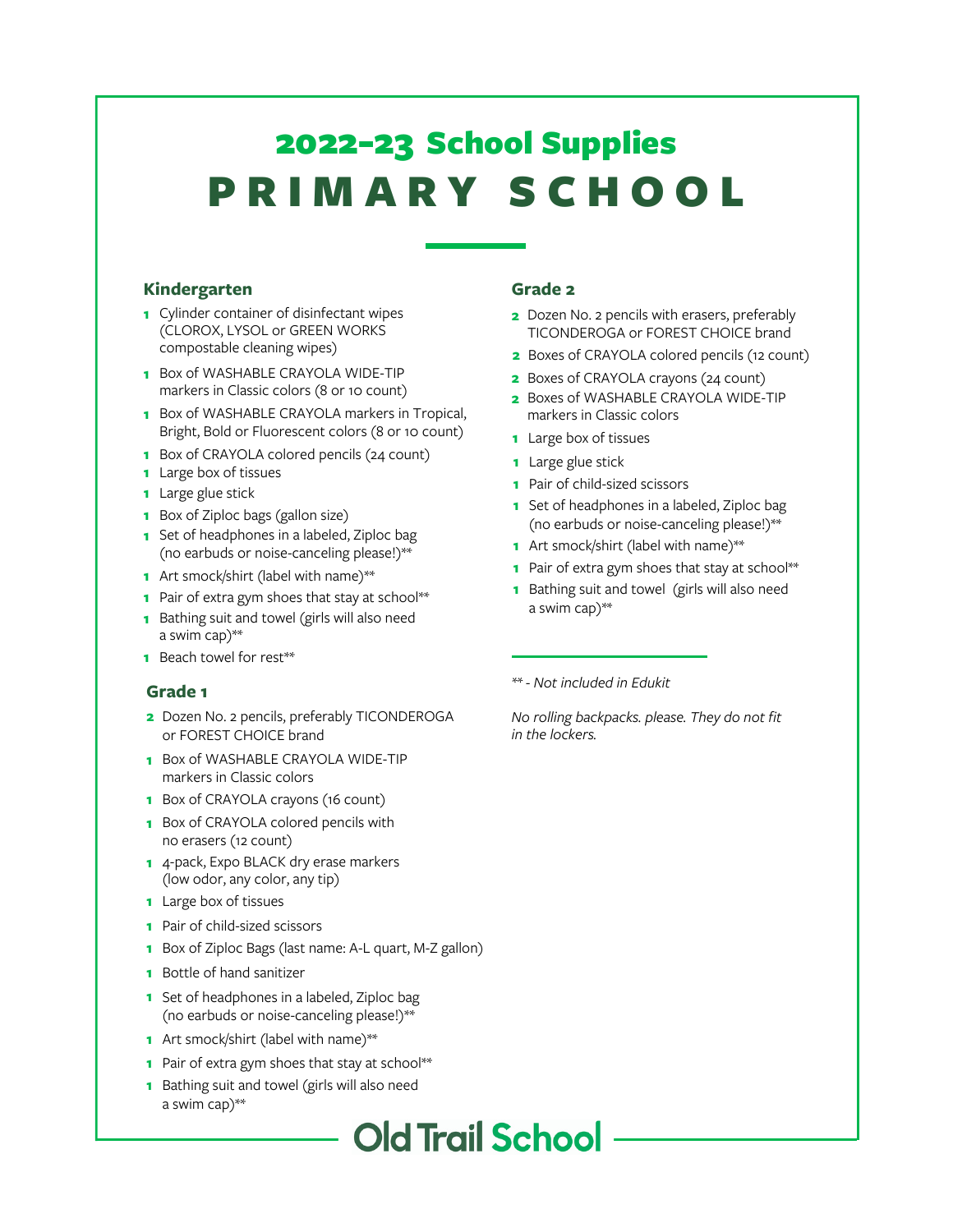## I N TER M E D IATE SC H O O L 2022-23 School Supplies

#### **Grade 3**

- Dozen No. 2 sharpened pencils with erasers
- Zippered pencil bag
- Box of CRAYOLA colored pencils (12 count)
- Packs of three EXPO dry erase markers
- Pair of earbuds (no headphones, please)\*\*
- Art smock/shirt (label with name)\*\*
- Box of CRAYOLA markers (8 count)
- Elmer's glue sticks
- Large box of tissues

#### **Grade 4**

- Dozen No. 2 sharpened pencils with erasers, preferably TICONDEROGA
- Zippered pencil bag
- Pair of earbuds (no headphones, please)\*\*
- Art smock/shirt (label with name)\*\*
- One-inch, 3-ring binder with clear plastic cover (any color)
- Box of washable magic markers (8 count)
- Box of colored pencils (12 count)
- Double-pocket, insertable five-tab divider
- 100-page, wide-ruled composition book (any color)
- Large box of tissues

#### **Grade 5**

- Dozen No. 2, sharpened pencils with erasers, preferably TICONDEROGA
- Zippered pencil bag
- Pair of earbuds (no headphones, please)\*\*
- One-inch, durable 3 -ring binder with clear plastic cover (any color)
- 100-page, wide-ruled spiral notebook
- Half-inch, 3-ring binder with clear plastic cover (black, for band/strings students only)
- Large box of tissues

*\*\* - Not included in Edukit*

*No rolling backpacks. please. They do not fit in the lockers.*